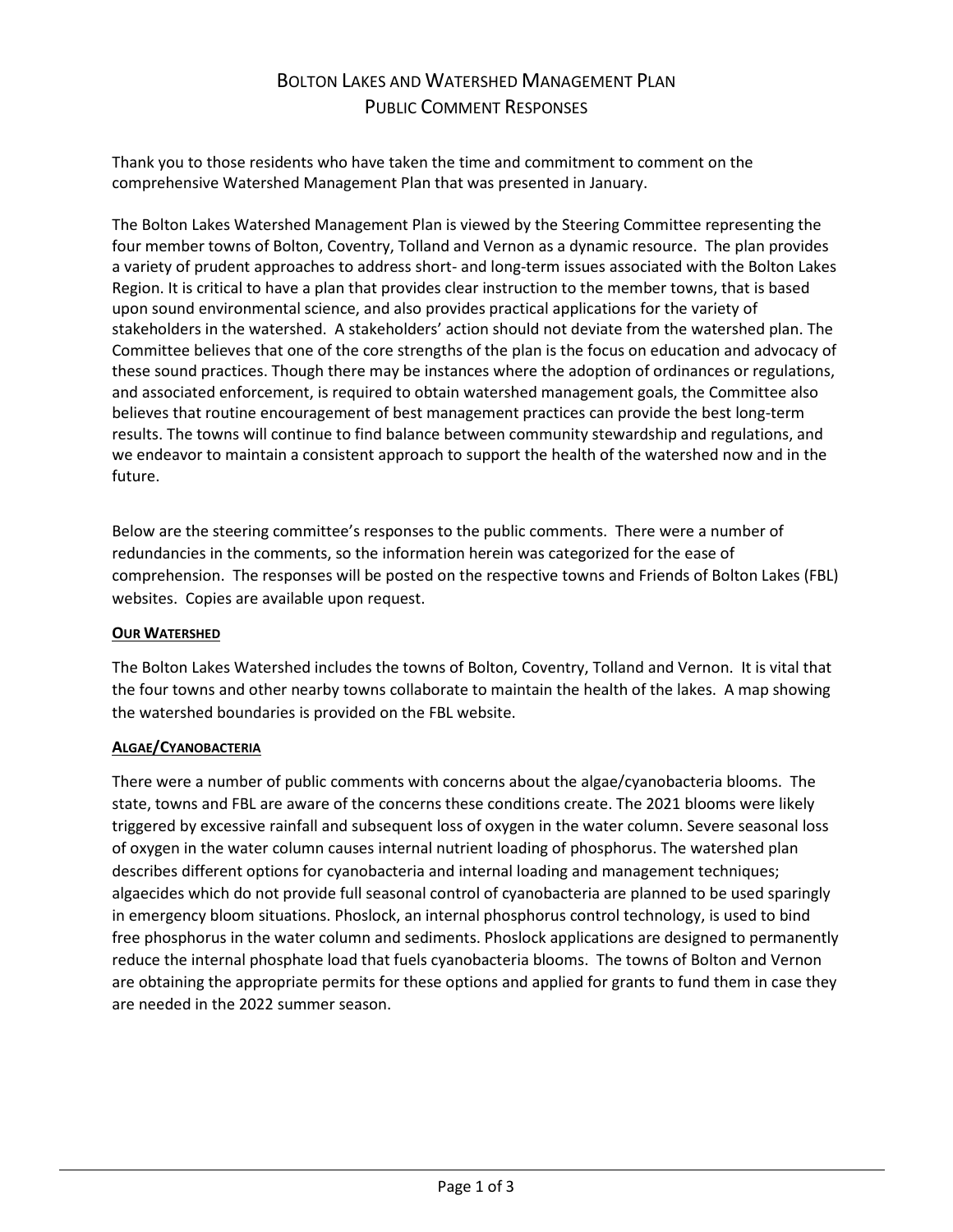# BOLTON LAKES AND WATERSHED MANAGEMENT PLAN PUBLIC COMMENT RESPONSES

### **AQUATIC PLANT MANAGEMENT**

Public boat launches and beaches provide access to the Bolton lakes, making them vulnerable to new infestations of aquatic invasive species that can rapidly colonize large areas of our lakes. Aquatic vegetation is currently mapped seasonally, and is monitored closely by lake managers and lake residents to document the growth of native species and manage the eradication of invasive species. One of the BLWMP recommendations was to have boat-launch monitors. A limited number of FBL volunteers have been trained and awarded accreditation by DEEP and the Connecticut Agricultural Experimentation Station (CAES) to monitor the boat launches for aquatic plant transmission on boat trailers. In addition, FBL volunteers continuously monitor the lake waters and report their findings to the lake managers and the towns.

#### **LAKE FALL WATER DRAWDOWNS**

A number of comments suggested deep drawdowns as a potential invasive plant control mechanism, being a simple and less expensive option. Yet, the effects of drawdowns are complicated. Drawdowns may have good impacts on certain species, including Variable milfoil growing in shallower water, but it does not affect Curly-leaf pondweed, which grows from seed-like structures called turions. Drawdown may also "push" Fanwort to grow in deeper water by extending the light penetration zones for it to become established. Fanwort also reproduces from winter buds, similar to turions which are not as affected by exposure to cold temperatures. Drawdown also leaves the 3-4ft zone very vulnerable to desiccation of native plant species (species richness tends to be highest in the 2-4ft zone). Finally, the rain storms and melting snow can wash the nutrient rich sediment exposed on the lakes shore into deeper water. The BLWMP outlines a formal procedure for drawdown, in consultation with FBL, the towns, and CT DEEP.

#### **WATERSHED NUTRIENT POLLUTION**

The use of any fertilizers on watershed properties is not recommended, including organic fertilizers. The concern of nutrients flowing into the lakes after the use of fertilizer is known. The FBL Welcome Brochure contains a section of the maintenance of shoreline property. It is available to on the FBL website at [friendsofboltonlakes.org.](http://friendsofboltonlakes.org/) In our watershed there are boat launches, roadside ditches, private properties and parking lots where stormwater runoff contributes to the nutrient loads of our lakes. The plan identifies several of these projects and suggests solutions for remediation.

The installation of the Bolton Lakes Regional Water Pollution Control sewer system has reduced the annual nitrogen load to the lakes dramatically. The phosphorus load would have been reduced significantly if there were many failing wastewater systems near the shoreline before the sewer project installations. Questions regarding the sewer system should be addressed to the Bolton Lakes Water Pollution Control Authority by calling 860-649-8066 x6112.

#### **COMMUNICATION/EDUCATION**

The towns and FBL consider public outreach and education an important aspect of the watershed plan. The town halls of Vernon and Bolton have lake-related brochures available to the public. Recently a post mailing went out to 350+ residents with an update on past watershed accomplishments. Residents are encouraged to attend the FBL monthly meetings to hear first-hand about various topics. A request